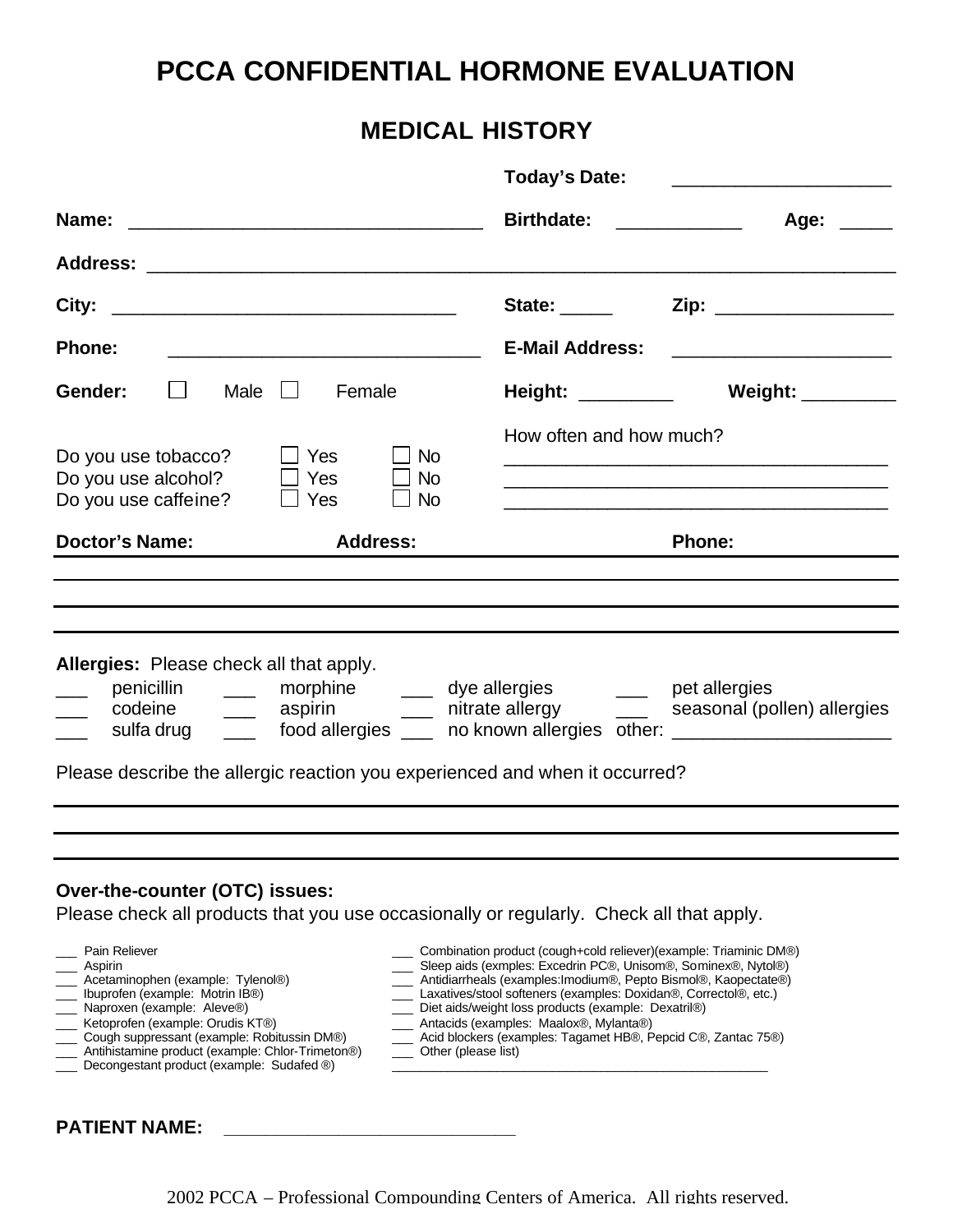#### \_\_\_ **Nutritional/Natural Supplements: Please identify and list the products you are using:**

| vitamins (examples: multiple or single vitamins such as B complex, E, C, beta carotene)                     |
|-------------------------------------------------------------------------------------------------------------|
| minerals (examples: calcium, magnesium, chromium, colloidal minerals, various single minerals)              |
| herbs (examples: Ginseng, Ginkgo Biloba, Echinacea, other herbal medicinal teas, tinctures, remedies, etc.) |
| enzymes (examples: digestive formulas, papaya, bromelain, CoEnzyme Q10, etc.)                               |
| nutrition/protein supplements (examples: shark cartilage, protein powers, amino acids, fish oils, etc.)     |
| others (glucosamine, etc.)                                                                                  |

#### **Medical Conditions/Diseases:** Please check all that apply to you.

### **Current Prescription Medications:**

| <b>Medication Name</b>                                                                       | Strength | Date Started           | How often per day. |                                     |
|----------------------------------------------------------------------------------------------|----------|------------------------|--------------------|-------------------------------------|
|                                                                                              |          |                        |                    |                                     |
|                                                                                              |          |                        |                    |                                     |
|                                                                                              |          |                        |                    |                                     |
| List Hormones previously taken.                                                              |          | <b>Date Started</b>    | Date Stopped       | Reason                              |
| <b>Bone Size</b>                                                                             |          | Small                  |                    | Medium ____________ Large _________ |
| Body Type: $\Box$ Androgenic                                                                 |          | Estrogenic             |                    |                                     |
| Have you ever used oral contraceptives?<br>Any problems?<br>If YES, describe any problem(s). |          | <b>No</b><br><b>No</b> | Yes<br>Yes         |                                     |
| <b>PATIENT NAME:</b>                                                                         |          |                        |                    |                                     |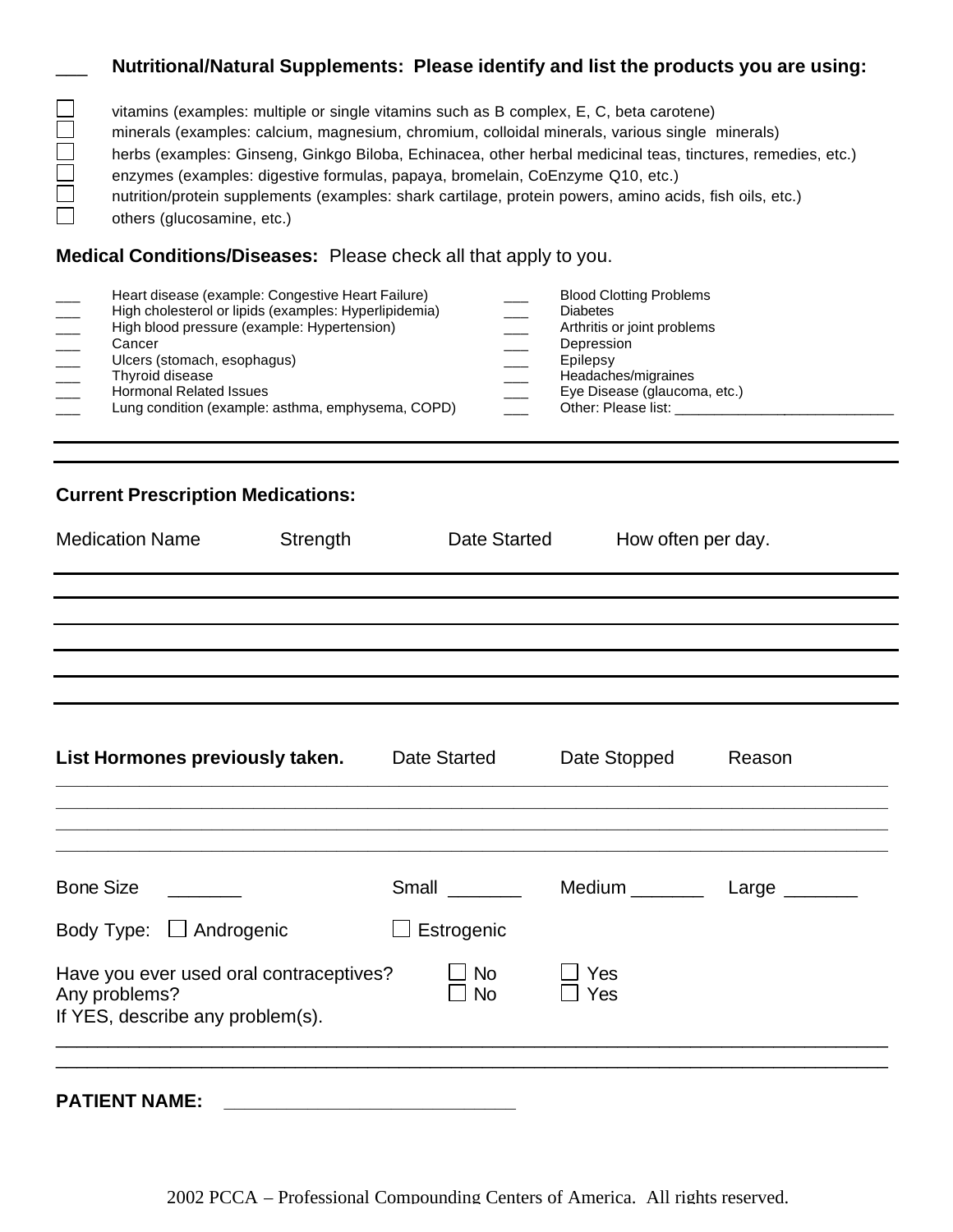| How many pregnancies have you had? ____                                                                                              |                                                                                                                                                                                                                                                                                                                                                                                                                                                                                                                                                                                                                                                                        | How many children? ______________________ |  |  |  |
|--------------------------------------------------------------------------------------------------------------------------------------|------------------------------------------------------------------------------------------------------------------------------------------------------------------------------------------------------------------------------------------------------------------------------------------------------------------------------------------------------------------------------------------------------------------------------------------------------------------------------------------------------------------------------------------------------------------------------------------------------------------------------------------------------------------------|-------------------------------------------|--|--|--|
| Any interrupted pregnancies?                                                                                                         | ⊿l No                                                                                                                                                                                                                                                                                                                                                                                                                                                                                                                                                                                                                                                                  | $\Box$ Yes                                |  |  |  |
| Have you had a hysterectomy?<br>Ovaries removed?                                                                                     | <b>No</b><br><b>No</b>                                                                                                                                                                                                                                                                                                                                                                                                                                                                                                                                                                                                                                                 | $\Box$ Yes                                |  |  |  |
| Have you had a tubal ligation?                                                                                                       | $\Box$ No                                                                                                                                                                                                                                                                                                                                                                                                                                                                                                                                                                                                                                                              | □ Yes (Date) ______________________       |  |  |  |
| Do you have a family history of any of the following?                                                                                |                                                                                                                                                                                                                                                                                                                                                                                                                                                                                                                                                                                                                                                                        |                                           |  |  |  |
| <b>Uterine Cancer</b><br><b>Ovarian Cancer</b><br>Fibrocystic breast<br><b>Breast Cancer</b><br><b>Heart Disease</b><br>Osteoporosis | Family member(s)<br><u> The Common School (1989)</u><br>Family member(s)<br><u> 1990 - Johann Barbara, martin a</u><br>Family member(s)<br>Family member(s)<br><u> 1989 - Johann Barn, mars eta bat erroman erroman erroman erroman erroman erroman erroman erroman erroman err</u><br><u> 1989 - Johann Barnett, fransk konge</u><br>Family member(s)<br><u> 1980 - Johann Barbara, martxa a</u><br><u> 1990 - Johann John Harry Harry Harry Harry Harry Harry Harry Harry Harry Harry Harry Harry Harry Harry Harry</u><br>Family member(s)<br><u> 1980 - John Stein, mars and de Britain and de Britain and de Britain and de Britain and de Britain and de Bri</u> |                                           |  |  |  |
| Have you had any of the following tests performed? Check those that apply and note date of<br>last test.                             |                                                                                                                                                                                                                                                                                                                                                                                                                                                                                                                                                                                                                                                                        |                                           |  |  |  |
| $\Box$ No<br>Mammography<br><b>PAP Smear</b><br>$\Box$ No                                                                            | $\sqcup$ Yes<br>Yes                                                                                                                                                                                                                                                                                                                                                                                                                                                                                                                                                                                                                                                    | Date:                                     |  |  |  |
| Since you first began having periods, have you ever had what YOU would consider to be abnormal<br><b>No</b><br>$\Box$ Yes<br>cycles? |                                                                                                                                                                                                                                                                                                                                                                                                                                                                                                                                                                                                                                                                        |                                           |  |  |  |
| If YES, please explain (such as age when this occurred, symptoms):                                                                   |                                                                                                                                                                                                                                                                                                                                                                                                                                                                                                                                                                                                                                                                        |                                           |  |  |  |
|                                                                                                                                      |                                                                                                                                                                                                                                                                                                                                                                                                                                                                                                                                                                                                                                                                        |                                           |  |  |  |
| When was your last period?                                                                                                           |                                                                                                                                                                                                                                                                                                                                                                                                                                                                                                                                                                                                                                                                        |                                           |  |  |  |
| How many days did it last?                                                                                                           |                                                                                                                                                                                                                                                                                                                                                                                                                                                                                                                                                                                                                                                                        |                                           |  |  |  |
| Do you have, or did you ever have Premenstrual Syndrome (PMS)?<br>$\Box$ No<br>$\sqcup$ Yes<br>If YES, explain symptoms:             |                                                                                                                                                                                                                                                                                                                                                                                                                                                                                                                                                                                                                                                                        |                                           |  |  |  |
|                                                                                                                                      |                                                                                                                                                                                                                                                                                                                                                                                                                                                                                                                                                                                                                                                                        |                                           |  |  |  |

**PATIENT NAME: \_\_\_\_\_\_\_\_\_\_\_\_\_\_\_\_\_\_\_\_\_\_\_\_\_\_\_**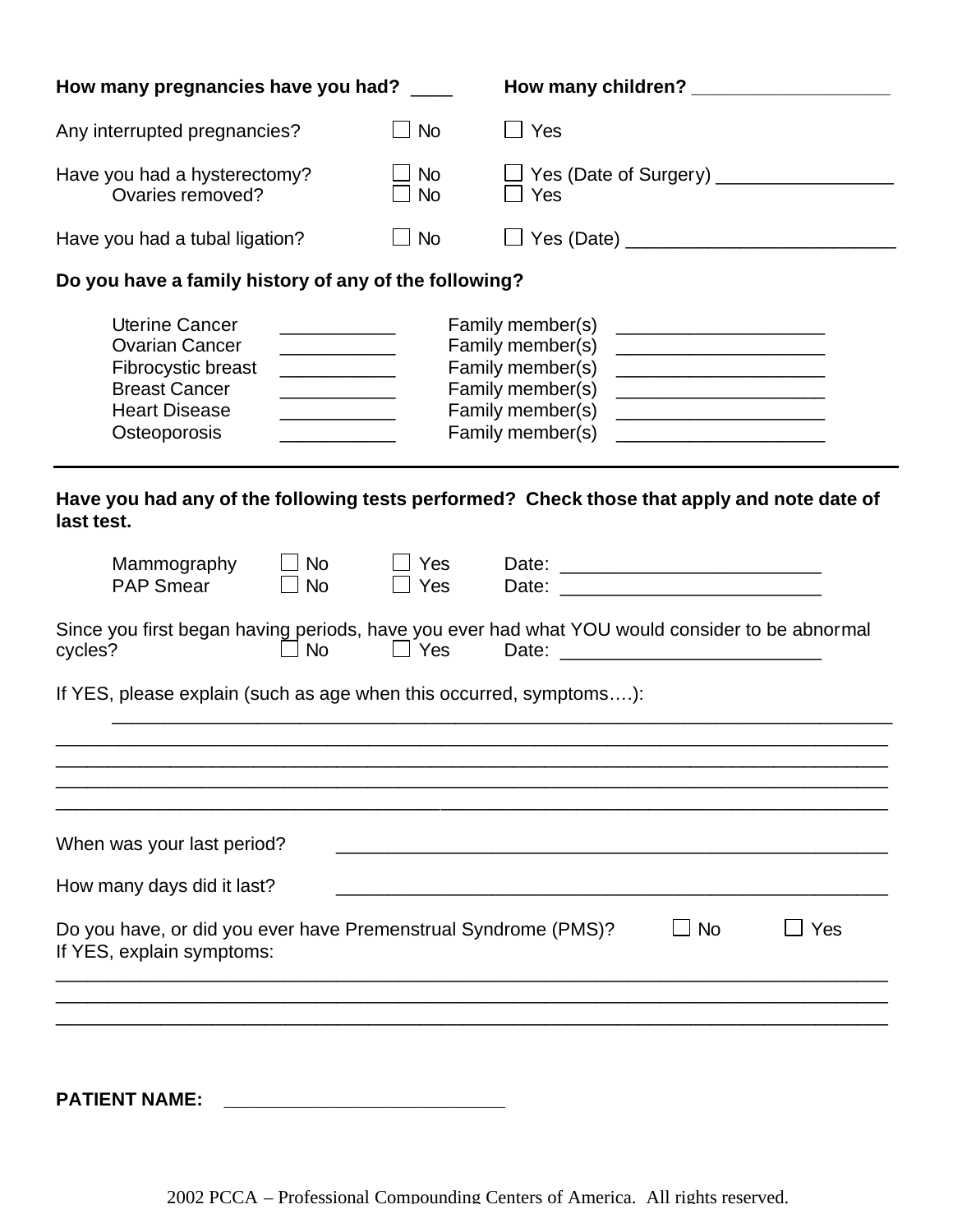| How did you arrive at the decision to consider Bio-Identical Hormone Replacement Therapy? |             |                      |              |  |  |
|-------------------------------------------------------------------------------------------|-------------|----------------------|--------------|--|--|
| Doctor $\Box$                                                                             | $\Box$ Self | Friend/Family Member | $\Box$ Other |  |  |

#### What are your goals with taking BHRT?

Please write down any questions you have about Bio-Identical Hormone Replacement Therapy.

**Patient Name:** 

2002 PCCA - Professional Compounding Centers of America. All rights reserved.